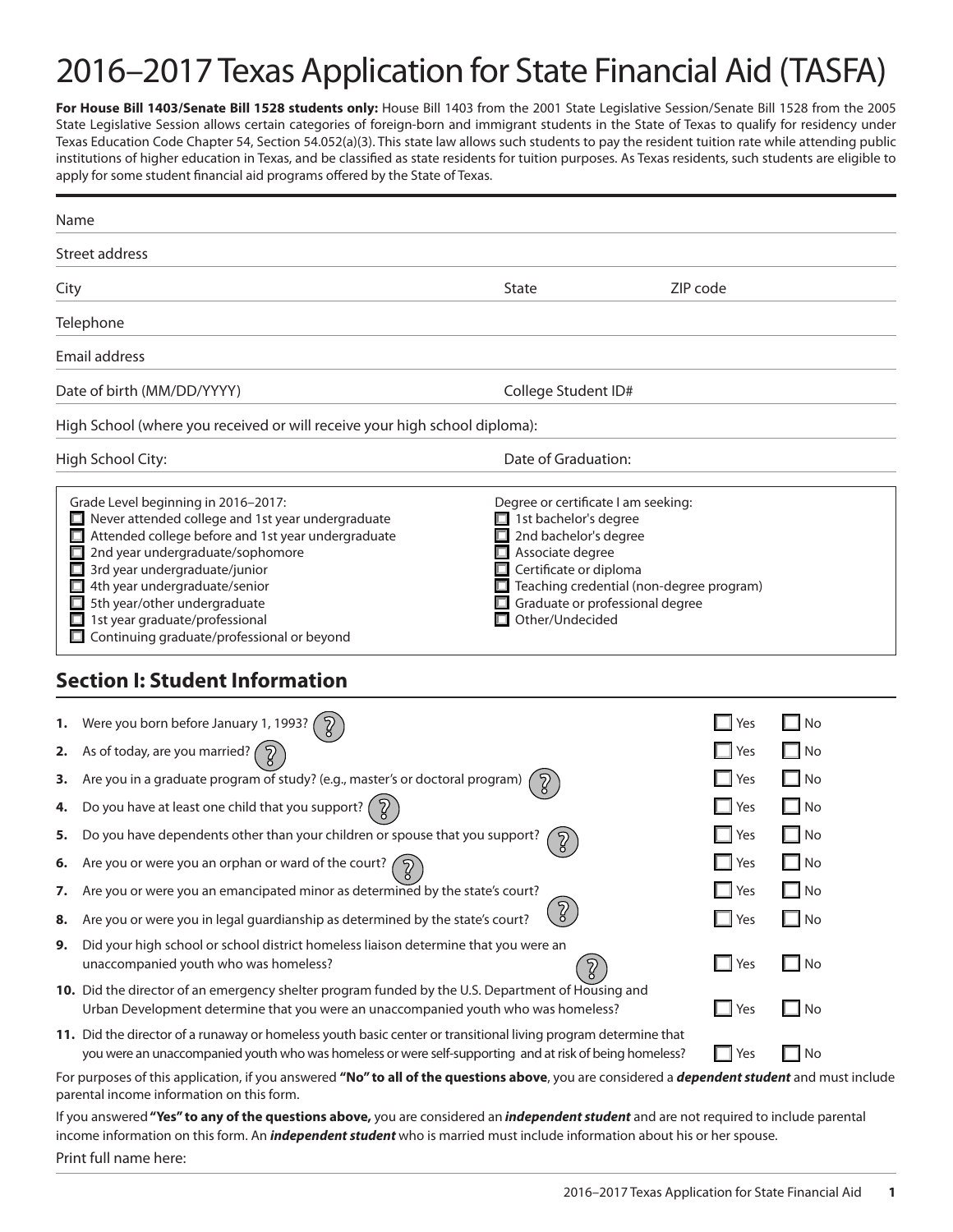**12.** If you are a *dependent student*, please list the names of ALL family members , including your parent(s), who will be supported by your parent(s) from *July 1, 2016 to June 30, 2017*. If you are an *independent student*, you should include family members who are supported by you. (See instructions for additional information.) Attach additional sheets if necessary.

| ō                                                                                |     |                                                  |                                                        |
|----------------------------------------------------------------------------------|-----|--------------------------------------------------|--------------------------------------------------------|
| <b>Names</b><br>[Include parent(s) and sibling(s),<br>or spouse (if applicable)] | Age | Relationship<br>to student<br>(e.g. sister, son) | Which college/university will<br>student be attending? |
|                                                                                  |     | Self                                             |                                                        |
|                                                                                  |     |                                                  |                                                        |
|                                                                                  |     |                                                  |                                                        |
|                                                                                  |     |                                                  |                                                        |
|                                                                                  |     |                                                  |                                                        |
|                                                                                  |     |                                                  |                                                        |
|                                                                                  |     |                                                  |                                                        |
|                                                                                  |     |                                                  |                                                        |
|                                                                                  |     |                                                  |                                                        |
|                                                                                  |     |                                                  |                                                        |
| Total number in household:                                                       |     |                                                  | Total number in college in 2016-2017:                  |

## **Section III: Additional Information**

#### **Student:**

| 13. Independent students only:                                                                                                                                                                                                                                                                                                                                                                                                                                                                                                                                        | 18. Housing plans for 2016-2017: Where do you plan to live?                                                                                                                                                                                                                                                                                                                                                                                                     |
|-----------------------------------------------------------------------------------------------------------------------------------------------------------------------------------------------------------------------------------------------------------------------------------------------------------------------------------------------------------------------------------------------------------------------------------------------------------------------------------------------------------------------------------------------------------------------|-----------------------------------------------------------------------------------------------------------------------------------------------------------------------------------------------------------------------------------------------------------------------------------------------------------------------------------------------------------------------------------------------------------------------------------------------------------------|
| As of today, are you or your spouse a dislocated worker? (                                                                                                                                                                                                                                                                                                                                                                                                                                                                                                            | On campus                                                                                                                                                                                                                                                                                                                                                                                                                                                       |
| $\square$ No                                                                                                                                                                                                                                                                                                                                                                                                                                                                                                                                                          | Off campus                                                                                                                                                                                                                                                                                                                                                                                                                                                      |
| $\Box$ Don't know                                                                                                                                                                                                                                                                                                                                                                                                                                                                                                                                                     | Commuter/With parent or relative                                                                                                                                                                                                                                                                                                                                                                                                                                |
| Yes                                                                                                                                                                                                                                                                                                                                                                                                                                                                                                                                                                   | 19. At the start of the 2016-2017school year, you will enroll:                                                                                                                                                                                                                                                                                                                                                                                                  |
| 14. Did you work in 2015?                                                                                                                                                                                                                                                                                                                                                                                                                                                                                                                                             | $\Box$ Less than 1/2 time                                                                                                                                                                                                                                                                                                                                                                                                                                       |
| $\Box$ No                                                                                                                                                                                                                                                                                                                                                                                                                                                                                                                                                             | $\Box$ Full time                                                                                                                                                                                                                                                                                                                                                                                                                                                |
| l lYes                                                                                                                                                                                                                                                                                                                                                                                                                                                                                                                                                                | 3/4 time                                                                                                                                                                                                                                                                                                                                                                                                                                                        |
| If Yes, did you file a U.S federal (or foreign) income tax return for 2015?                                                                                                                                                                                                                                                                                                                                                                                                                                                                                           | Not sure                                                                                                                                                                                                                                                                                                                                                                                                                                                        |
| $\Box$ Yes (Attach tax return, tax transcript, and W-2's)                                                                                                                                                                                                                                                                                                                                                                                                                                                                                                             | $1/2$ time                                                                                                                                                                                                                                                                                                                                                                                                                                                      |
| $\Box$ Will file                                                                                                                                                                                                                                                                                                                                                                                                                                                                                                                                                      | 20. Have you received funds from either of the following grant                                                                                                                                                                                                                                                                                                                                                                                                  |
| <b>No</b>                                                                                                                                                                                                                                                                                                                                                                                                                                                                                                                                                             | programs while attending a prior institution?                                                                                                                                                                                                                                                                                                                                                                                                                   |
| <b>15.</b> Marital status (as of today):                                                                                                                                                                                                                                                                                                                                                                                                                                                                                                                              | a. TEXAS Grant Program                                                                                                                                                                                                                                                                                                                                                                                                                                          |
| $\Box$ Single                                                                                                                                                                                                                                                                                                                                                                                                                                                                                                                                                         | Yes                                                                                                                                                                                                                                                                                                                                                                                                                                                             |
| Separated                                                                                                                                                                                                                                                                                                                                                                                                                                                                                                                                                             | l No                                                                                                                                                                                                                                                                                                                                                                                                                                                            |
| Divorced or Widowed                                                                                                                                                                                                                                                                                                                                                                                                                                                                                                                                                   | b. Top 10% Scholarship Program                                                                                                                                                                                                                                                                                                                                                                                                                                  |
| $\Box$ Married or Remarried                                                                                                                                                                                                                                                                                                                                                                                                                                                                                                                                           | Yes                                                                                                                                                                                                                                                                                                                                                                                                                                                             |
| Month and year married, remarried, separated, divorced                                                                                                                                                                                                                                                                                                                                                                                                                                                                                                                | <b>No</b>                                                                                                                                                                                                                                                                                                                                                                                                                                                       |
| or widowed                                                                                                                                                                                                                                                                                                                                                                                                                                                                                                                                                            | c. TEOG                                                                                                                                                                                                                                                                                                                                                                                                                                                         |
| 16. Have you been convicted of a felony or a crime involving                                                                                                                                                                                                                                                                                                                                                                                                                                                                                                          | Yes                                                                                                                                                                                                                                                                                                                                                                                                                                                             |
| a controlled substance?                                                                                                                                                                                                                                                                                                                                                                                                                                                                                                                                               | <b>No</b>                                                                                                                                                                                                                                                                                                                                                                                                                                                       |
| Yes                                                                                                                                                                                                                                                                                                                                                                                                                                                                                                                                                                   | d. If you are transferring from a prior institution, did you earn                                                                                                                                                                                                                                                                                                                                                                                               |
| No                                                                                                                                                                                                                                                                                                                                                                                                                                                                                                                                                                    | an Associate Degree?                                                                                                                                                                                                                                                                                                                                                                                                                                            |
| 17. Do you have authorization (e.g. DACA) to work in the U.S.?                                                                                                                                                                                                                                                                                                                                                                                                                                                                                                        | Yes (Enter date earned the Associate Degree)                                                                                                                                                                                                                                                                                                                                                                                                                    |
| Yes Enter SSN:                                                                                                                                                                                                                                                                                                                                                                                                                                                                                                                                                        | N/A (not applicable)                                                                                                                                                                                                                                                                                                                                                                                                                                            |
| No <sup>1</sup>                                                                                                                                                                                                                                                                                                                                                                                                                                                                                                                                                       | <b>No</b>                                                                                                                                                                                                                                                                                                                                                                                                                                                       |
| <b>Parent:</b><br>21. Did your parents work in 2015?<br>Yes<br>$\Box$ No<br>If Yes, did they file a U.S federal (or foreign) income tax return for 2015?<br>Yes (Attach tax return, tax transcript, and W-2's)<br>Will file<br>No.<br>22. Is either of your parents a dislocated worker? (<br>$\Box$ No<br>Yes<br>23. What is your parent's marital status?<br>Never married<br><b>Married or Remarried</b><br>Divorced or Separated<br>Widowed<br>Unmarried and both parents living together<br>Month and year married, remarried, separated, divorced or<br>widowed | 24. Mother/Stepmother's highest level of education completed<br>Middle school/Jr. high<br>High school<br>Other/unknown<br>College or beyond<br>25. Enter your mother's/stepmother's date of birth:<br>26. Father/Stepfather's highest level of education completed<br>Middle school/Jr. high<br>High school<br>College or beyond<br>Other/unknown<br>27. Enter your father's/stepfather's date of birth:<br>2016-2017 Texas Application for State Financial Aid |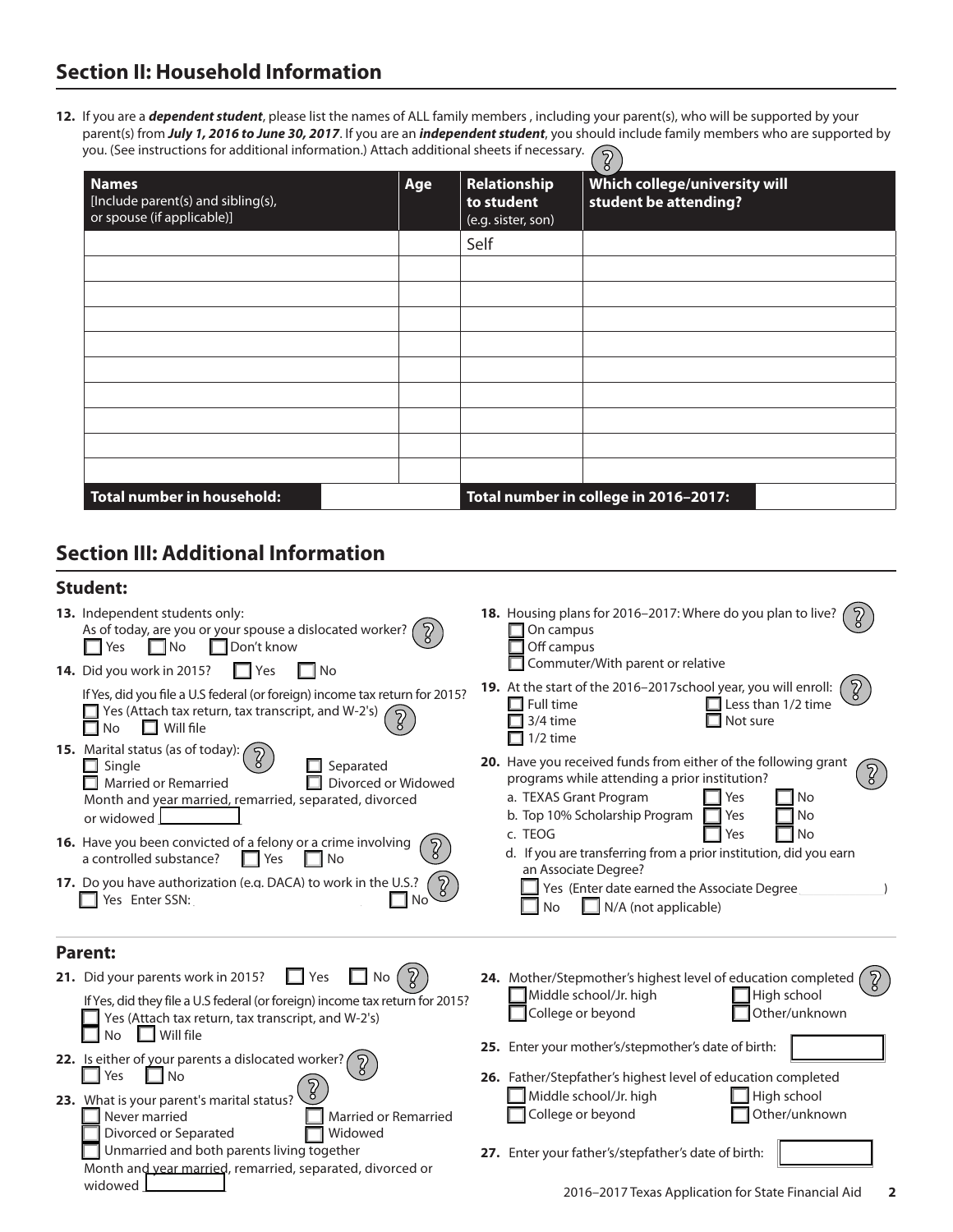## **Section IV: Income and Assets**

Do not leave any blanks. Enter "0" where appropriate. **Dependent students:** Complete both the *Student and Parent(s) columns.*  **Independent students**: Complete the *Student/Spouse column only.*

|                                                                                                                     |                             | <b>Student/Spouse</b> |        | Parent(s)  |        |
|---------------------------------------------------------------------------------------------------------------------|-----------------------------|-----------------------|--------|------------|--------|
| <b>Part A. Annual Untaxed Income</b>                                                                                |                             |                       |        |            |        |
| 28. Child support received                                                                                          |                             | \$                    |        | \$         |        |
| 29. Tax exempt interest income                                                                                      | Z                           |                       |        | \$         |        |
| 30. Housing, food, and other living allowances paid on your behalf                                                  | $\sqrt{2}$                  |                       |        | \$         |        |
| 31. Other untaxed income not reported, such as worker's compensation,<br>disability, etc. (                         |                             |                       |        |            |        |
| 32. Money you received (or bills someone else paid for you) not reported<br>elsewhere on this form<br>$\mathcal{D}$ |                             | \$                    |        |            |        |
|                                                                                                                     |                             | Student               | Spouse | Mother     | Father |
| 33. Cash earnings (wages not listed on taxes or W-2 forms)                                                          | $\overline{2}$              |                       | \$     | \$         | \$     |
|                                                                                                                     | <b>Total Untaxed Income</b> | 0.00<br>Ś.            |        | 0.00<br>Ś. |        |
| <b>Part B. Annual Income Exclusions</b>                                                                             |                             |                       |        |            |        |
| $\left[\begin{smallmatrix}2\end{smallmatrix}\right]$<br>34. Child support paid                                      | ႒                           | \$                    |        | \$         |        |
| 35. Taxable earnings from work-study or other need-based work programs                                              |                             |                       |        | \$         |        |
| 36. Taxable scholarships and grants reported<br>on 2015 federal income tax return                                   | $\sqrt{2}$                  |                       |        | \$         |        |
| Part C. Assets                                                                                                      |                             |                       |        |            |        |
| 37. As of today, balance of cash, savings, and checking accounts                                                    | $\overline{2}$              |                       |        | \$         |        |
| 38. As of today, investment net worth (do not include the home<br>you live in or the balance of retirement plans)   | ์จู                         |                       |        | \$         |        |
| 39. As of today, net worth of current business(es) or investment farm(s)                                            |                             | \$                    |        | \$         |        |
|                                                                                                                     |                             |                       |        |            |        |
| <b>Section V: Total Family Income</b>                                                                               |                             |                       |        |            |        |
| 40. a. Earnings: How much were your total family earnings in 2015?                                                  | $\sqrt{3}$                  |                       |        |            |        |
| <b>Student's earnings: S</b>                                                                                        | Parent's earnings: \$       |                       |        |            |        |

If your parent's **earned** at least **\$20,600** during 2015, they are required to file taxes according to IRS guidelines. (Check your and/ or parent's specific filing requirements since the income threshold varies depending on filing status and age. For more details, see IRS Publication 17 (www.irs.gov/uac/About-Publication-17), Table 1-1: Filing Requirements for Most Taxpayers).

**b. Self-employment**: Are you and/or your parent's self-employed (e.g. own a business)? If you and/or your parent(s) are "self-employed", you and or your parents will be required to file an income tax return if **net earnings** (e.g. business expenses minus business income) from self-employment were \$400 or more. For more details go to www.irs.gov/Individuals/Self-Employed.

**c. Non-tax filers**: If you and/or your parents **did not meet** either of the IRS Income filing thresholds from **earnings or self employment**, **and did not file taxes**, please provide a breakdown of your living expenses (e.g. rent, food, utilities, etc.). Explain what sources of income or public assistance you and/or your family used to pay for those living expenses. Your financial aid office may request additional information.

| <b>Living Expenses</b> | Cost for the year | To pay for living expenses, I and/or my family used the following sources of income: |
|------------------------|-------------------|--------------------------------------------------------------------------------------|
| Rent                   |                   |                                                                                      |
| Food                   |                   |                                                                                      |
| <b>Utilities</b>       |                   |                                                                                      |
|                        |                   |                                                                                      |
|                        |                   |                                                                                      |
|                        |                   |                                                                                      |
|                        |                   |                                                                                      |